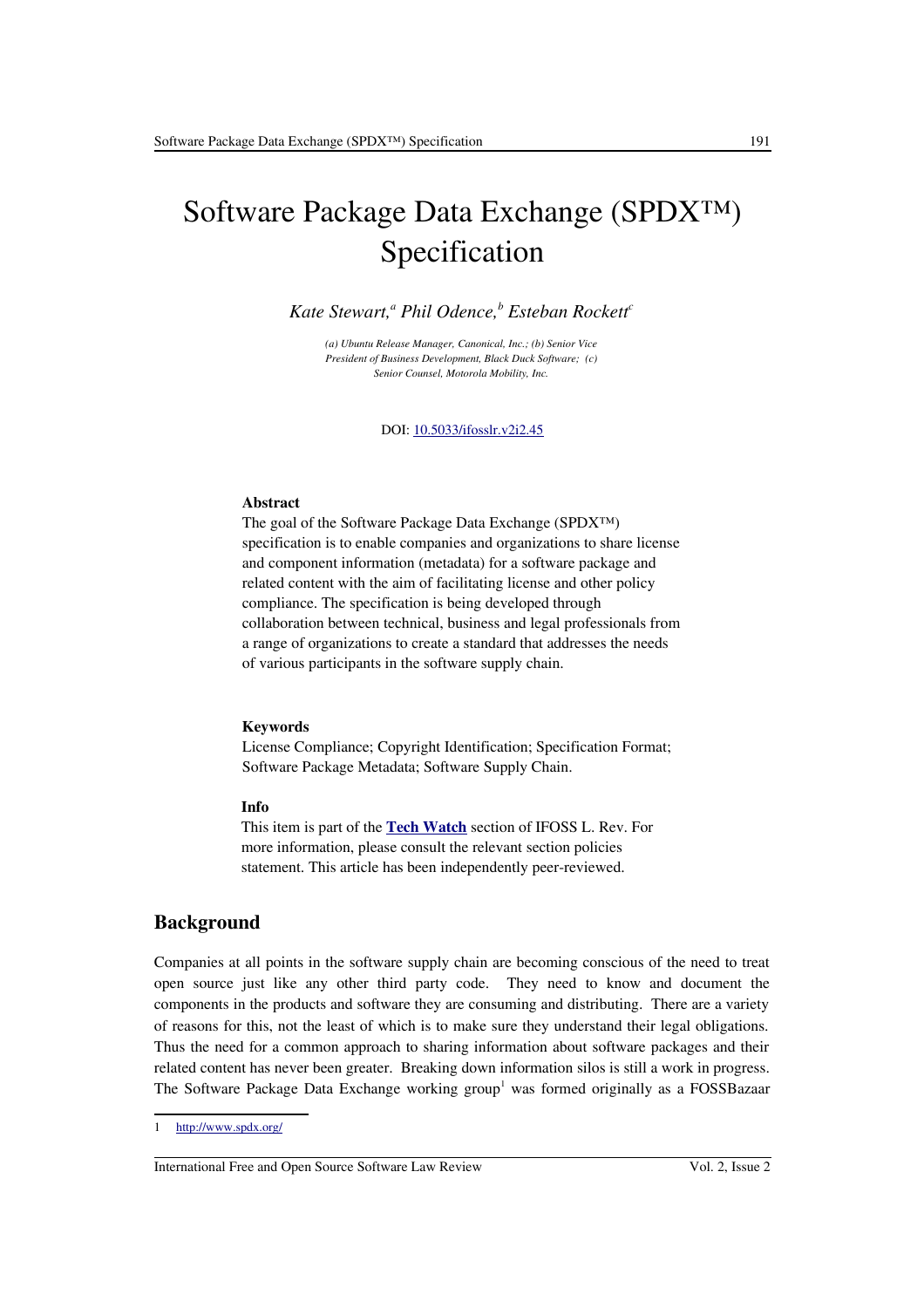sponsored effort<sup>[2](#page-1-0)</sup> and is now a part of the Linux Foundation's Open Compliance Program<sup>[3](#page-1-1)</sup>. The working group's goal is to define a way to share copyright and license information about a software packages and common licenses in that package, down to the file level.

## **Why is a standardized specification needed?**

Innovation happens very rapidly in the open source ecosystem, often by developers by building on top of the work of other developers. To do this, source code files, that have been created as part of one project under a specific license may be copied and reused in another project that may be under a different license. This mixing and matching of licenses, creates problems for those companies reusing and redistributing software packages that contain this combined software. It becomes a real challenge for them to figure out what they need to do to comply with the licenses that govern their software packages. By creating a standard way of summarizing the licensing and copyright information to the file level and providing a way to double check that the summary actually matches the code, a standard makes the task of figuring out what license are in effect much easier. This permits creation of a software "bill of materials" that can be passed with the actual software, throughout the supply chain, saving considerable analysis effort at every step. Simply saying your company is doing the right thing is not enough: savvy consumers in the supply chain want proof to limit the risk of non-compliance with licenses. Suppliers themselves welcome a single standard format for disclosing open source rather than having to respond to each customer's request using a unique format.

## **What does the SPDX™ specification consist of?**

The SPDX™ effort has focused on coming up with a way to summarize the discoverable facts about code content and ownership. By providing a 'defined format of file to accompany any software package,' the effort eases the burden of exchange of license information between companies. The standard defines a format for sharing: facts that deal with identification, facts that provide overview information, and facts that provide file-specific information about the software package.

Facts that deal with a software package's identification (metadata) included in the specification are:

- Version of the SPDX<sup>™</sup> specification is in use
- Unique identifier (based on a cryptographic hash algorithm) representing a unique identifier that correlates with this specific software package
- Method by which information was generated (who, when, tools used, etc.)
- Independent audit information (sign-off/reviewed by)

Facts that provide overview information about a software package's content include:

International Free and Open Source Software Law Review Vol. 2, Issue 2

<span id="page-1-0"></span><sup>2</sup><https://fossbazaar.org/>

<span id="page-1-1"></span><sup>3</sup> <http://www.linuxfoundation.org/programs/legal/compliance>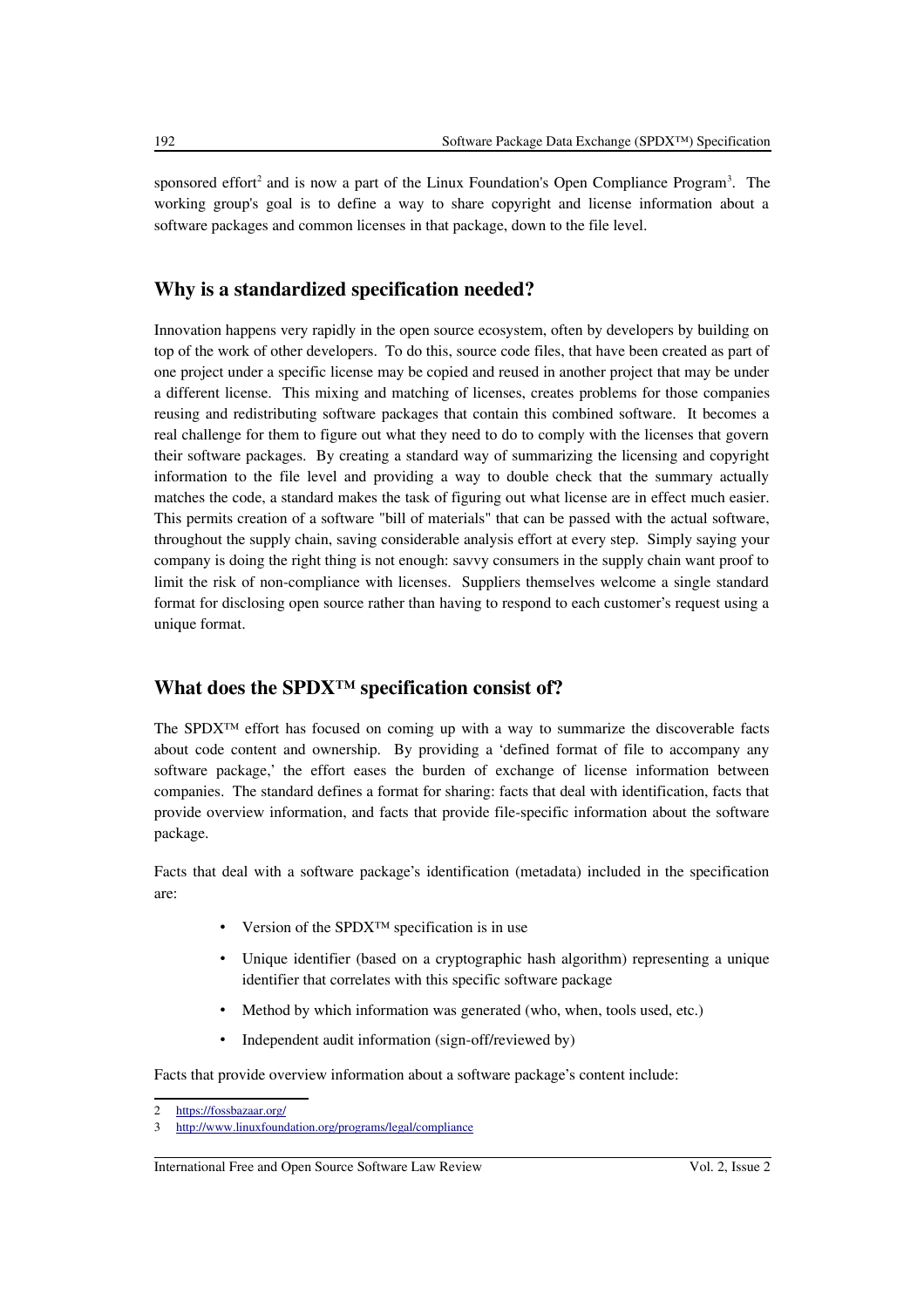- Formal Name
- Package File Name
- Download Location
- Declared License(s)
- Detected License(s)
- Copyrights and Dates

Facts that are specific to a software package's file-specific properties:

- File Name (including subdirectory)
- File Type (source or binary)
- Detected license(s) governing file (from file)
- Copyright owners and dates (if listed)

Because of the license orientation of the specification, the working group is also committed to providing standardized license references. The specification includes:

- License names
- Unique identifiers for common open source licenses
- Mechanisms for handling non-standard licenses.

The SPDX™ specification does not attempt to transmit legal judgement, but rather provides a format for a summary of the facts from which professionals (perhaps using other tools) may make judgements.

## **How far along is the development and what are the next steps?**

The Version 1.0 beta form of the specification is available for download<sup>[4](#page-2-0)</sup>, but it is just a starting point. It has had some road testing, but has not been driven by the public, so the group's focus is shifting to driving practical applications and incorporating the inevitable feedback before we release the official version 1.0. The group is assembling a list of key projects for which to create SPDX<sup>™</sup> reports, and to get create those reports by any method possible. Initially we expect members of the group to roll up their sleeves on this live testing, but we are also working hard with tool vendors (proprietary and open source) to create other options for generating these reports. We anticipate the need to develop new tools (e.g. syntax checkers and reading and displaying tools) to enable this development, as well as training materials for educating others on using the standard.

<span id="page-2-0"></span><sup>4</sup><http://www.spdx.org/spec/current>

International Free and Open Source Software Law Review Vol. 2, Issue 2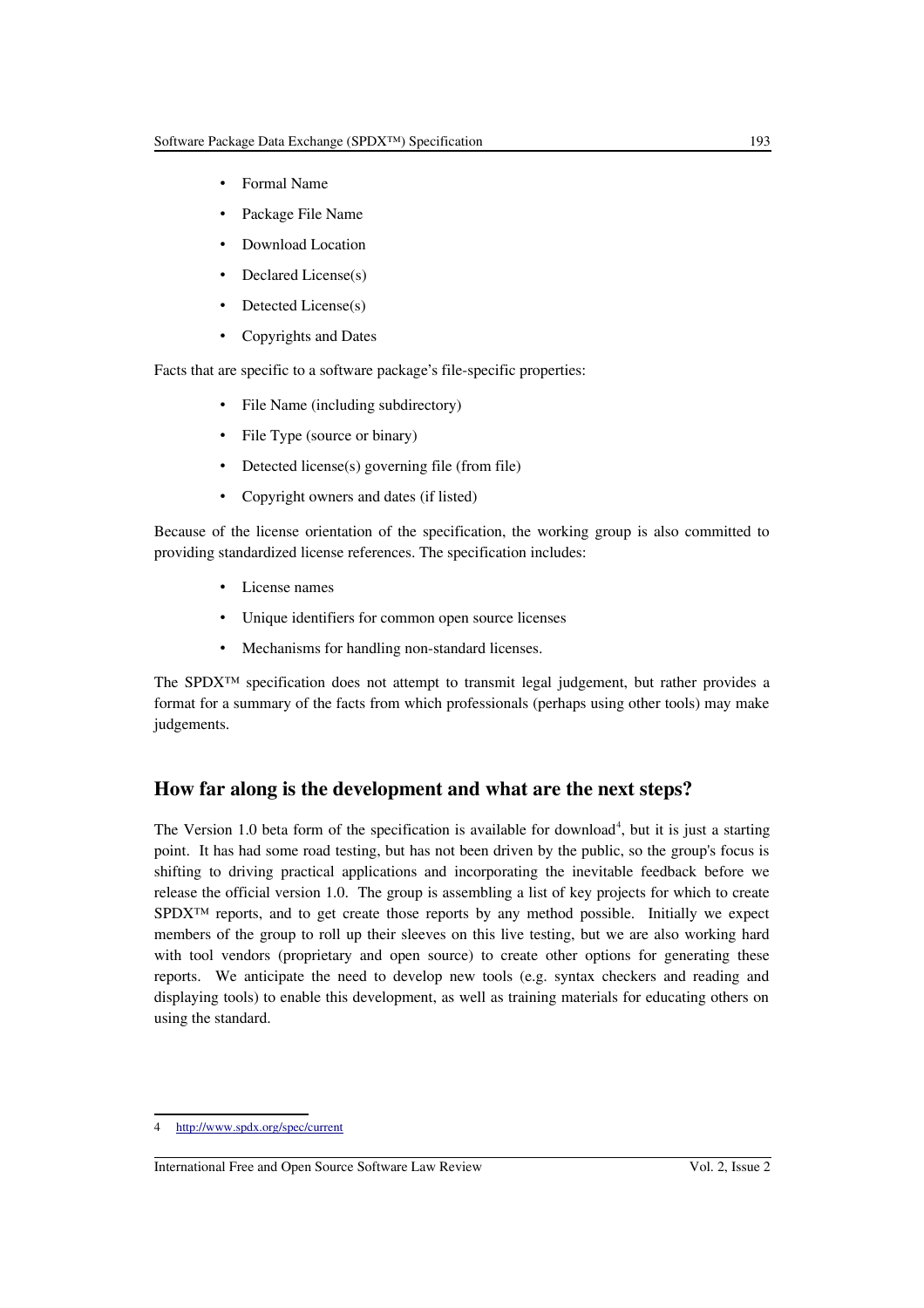## **Interested in learning more and helping out?**

If you want to join our volunteer effort, and help make it better, there is information on how to participate available on our web site<sup>[5](#page-3-0)</sup>. Sub-groups with their own mail lists have recently formed around technical, business, and legal issues, and depending where your interests are, all are open and welcome new members to collaborate on the specific topic areas.

# **Conclusion**

Getting the SPDX<sup>™</sup> specification adopted across the ecosystem will be a challenge. We need participation and support from key Linux distros and package maintainers, legal experts, tool developers (commercial and open source) and package consuming organizations as well. With major players in all those categories already on board, and with the support from FOSSbazaar and the Linux Foundation, the pieces are finally coming together to let us achieve our goal of a useful specification.

# **About the authors**

*Kate Stewart is Ubuntu's Release Manager at Canonical, Inc. After reviewing way too many standard projects for license and copyright info in her prior job at Freescale Semiconductor, Inc., she found a group of folk equally frustrated, and set out collaborating with them on defining a specification for sharing package licensing and copyright facts between projects and organizations.*

*Phil Odence is Vice President of Business Development for Black Duck Software, makers of enterprise application development tools that address management, compliance and security challenges associated with open source. In that role, he is responsible for expanding Black Duck's reach, image and product breadth by developing partnerships in the multi-source development, legal and open source ecosystem.*

*Esteban Rockett is a Senior Counsel at Motorola Mobility, Inc. He is Mobility's lead software intellectual property counsel, including serving as legal lead for its open source contributions and compliance, mobile application stores, and digital content licensing and delivery.*

<span id="page-3-0"></span><sup>5</sup><http://www.spdx.org/wiki/spdx/participation-guidelines>

International Free and Open Source Software Law Review Vol. 2, Issue 2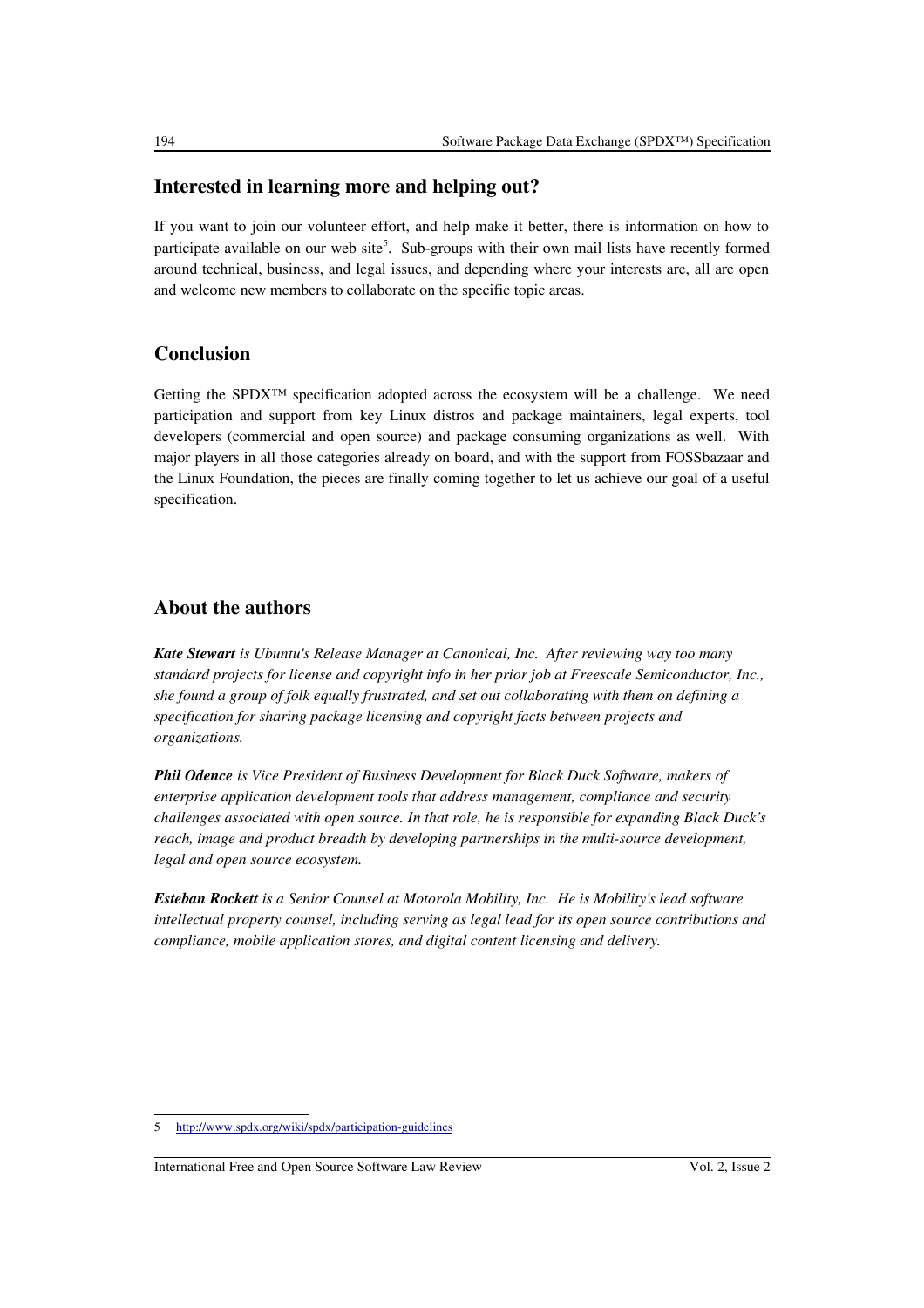#### Licence and Attribution

This paper was published in the International Free and Open Source Software Law Review, Volume 2, Issue 2 (December 2010). It originally appeared online at http://www.ifosslr.org.

This article should be cited as follows:

Stewart, K., Odence P., Rockett, E. (2010) 'Software Package Data Exchange (SPDX™) Specification', *IFOSS L. Rev., 2(2), pp 191 – 196* DOI: [10.5033/ifosslr.v2i2.45](http://dx.doi.org/10.5033/ifosslr.v2i2.45)

Copyright © 2010 Kate Stewart, Phil Odence, Esteban Rockett.

This article is licensed under a Creative Commons UK (England and Wales) 2.0 licence, no derivative works, attribution, CC-BY-ND.

As a special exception, the author expressly permits faithful translations of the entire document into any language, provided that the resulting translation (which may include an attribution to the translator) is shared alike. This paragraph is part of the paper, and must be included when copying or translating the paper.